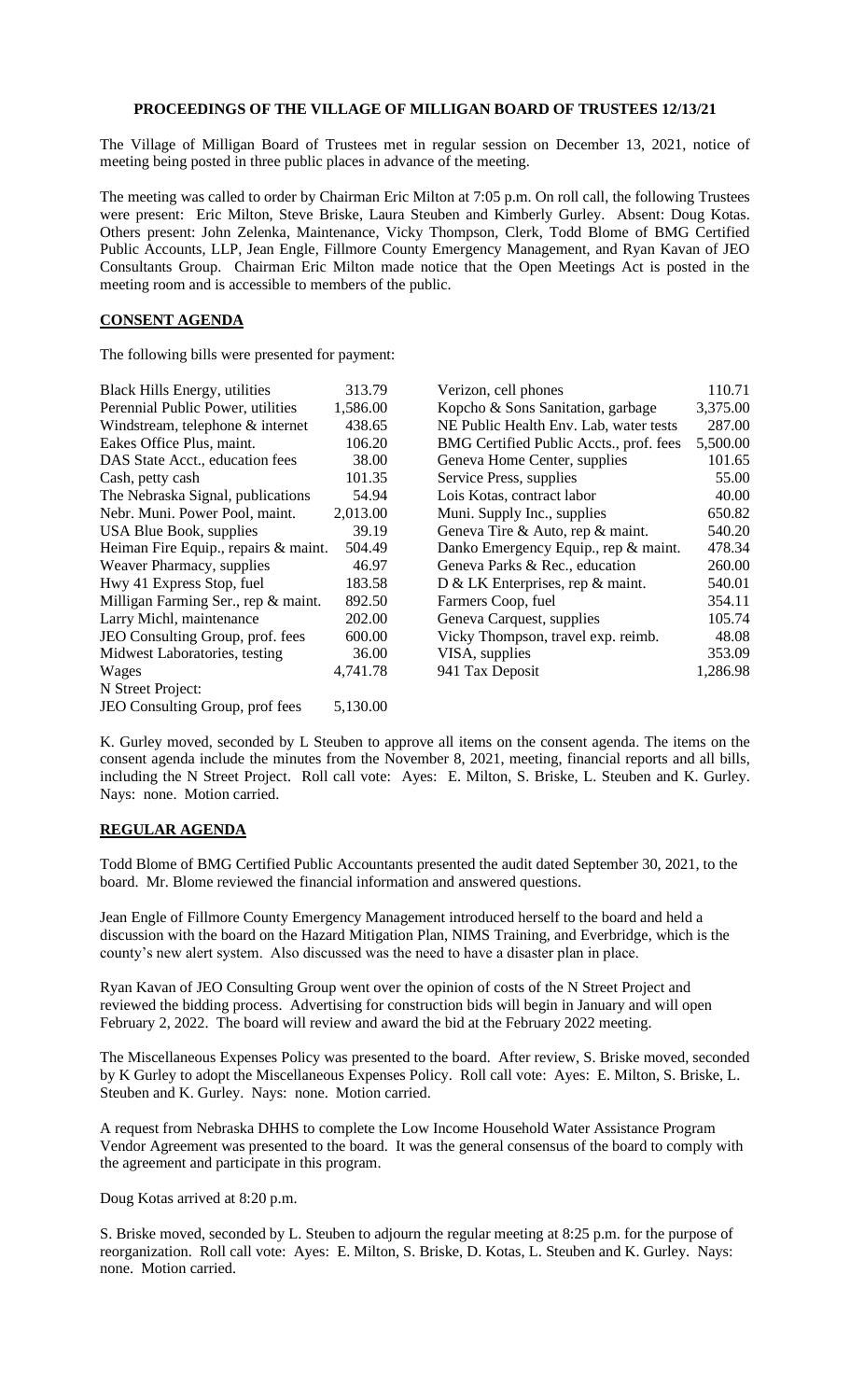## REORGANIZATIONAL MEETING

The Village of Milligan Board of Trustees met at the Village Hall on December 13, 2021, at 8:25 p.m. for the purpose of reorganization.

On roll call the following board members were present: E. Milton, S. Briske, D. Kotas, L. Steuben and K. Gurley.

The clerk asked for a nomination of a temporary chairman. L. Steuben moved, seconded by K. Gurley to nominate Steve Briske as temporary chairman. Roll call vote: Ayes: E. Milton, D. Kotas, K. Gurley and L. Steuben. Nays: none. S. Briske abstained. Motion carried.

L. Steuben moved, seconded by D. Kotas, to nominate Eric Milton as Chairman of the Board. Roll call vote: Ayes: S. Briske, D. Kotas, L. Steuben, and K. Gurley. Nays: none. E. Milton abstained. Motion carried.

Chairman Eric Milton appointed Steve Briske to be the Pro-Tem Chairman in his absence.

The Oath of Office was taken by the Board Members and Village Clerk.

L. Steuben moved, seconded by S. Briske to approve the following Library Board members: Mary Johnson, President, Dorothy Novak, Secretary, Shirley Brunkow, Treasurer, Beth Vavra and Crystal Vavra, board members. Roll call vote: Ayes: E. Milton, S. Briske, D. Kotas, L. Steuben and K. Gurley. Nays: none. Motion carried.

The following committees were assigned:

| Garbage, Street and Alley     | Milton, Gurley                               |  |
|-------------------------------|----------------------------------------------|--|
| Police, Water and Sewer       | Briske, Steuben                              |  |
| Finance                       | All Members                                  |  |
| Health                        | Kotas, Gurley                                |  |
| Village Clerk/Treasurer       | Vicky Thompson                               |  |
| <b>Village Attorney</b>       | Jim McNally, McNally Law Office              |  |
| Village Street Superintendent | Steven Parr, JEO Consulting Group, Inc.      |  |
| Village Street Engineer       | JEO Consulting Group, Inc.                   |  |
| Village Accountant            | Todd Blome, BMG Certified Public Accountants |  |

S. Briske moved, seconded by K. Gurley to approve the committee assignments. Roll call vote: Ayes: E. Milton, S. Briske, D. Kotas, L. Steuben and K. Gurley. Nays: none. Motion carried.

D. Kotas moved, seconded by K. Gurley to approve the two village VISA credit cards and the businesses where charges are allowed: Michl Service, Farmers Coop, Hwy 41 Express, Geneva Carquest, Geneva Home Center, Exeter Lumber Co., and Amazon (Library). Roll call vote: Ayes: E. Milton, S. Briske, D. Kotas, L. Steuben and K. Gurley. Nays: none. Motion carried.

D. Kotas moved, seconded by S. Briske, to adjourn. Roll call vote: E. Milton, S. Briske, D. Kotas, L. Steuben, and K. Gurley. Nays: none. Motion carried. Meeting adjourned at 8:30 p.m.

Regular meeting was reconvened at 8:32 p.m.

Correspondence was read and discussed. Included was the  $3<sup>rd</sup>$  quarter lease payment from Perennial Public Power and a Farmers Cooperative dividend.

Other Discussion:

- A grant of \$500.00 was received for The Green Space.
- Clerk has completed the state auditor education requirements.
- Annual donation to the Nebraska Rural Water Association. S. Briske moved, seconded by L. Steuben to send the Nebraska Rural Water Association a \$100.00 donation. Roll call vote: E. Milton, S. Briske, D. Kotas, L. Steuben, and K. Gurley. Nays: none. Motion carried.
- Sales tax receipts for September (received in November) were \$4,287.69.
- Attorney will be asked to contact a nuisance property owner.
- Clerk has completed the annual Keno audit.